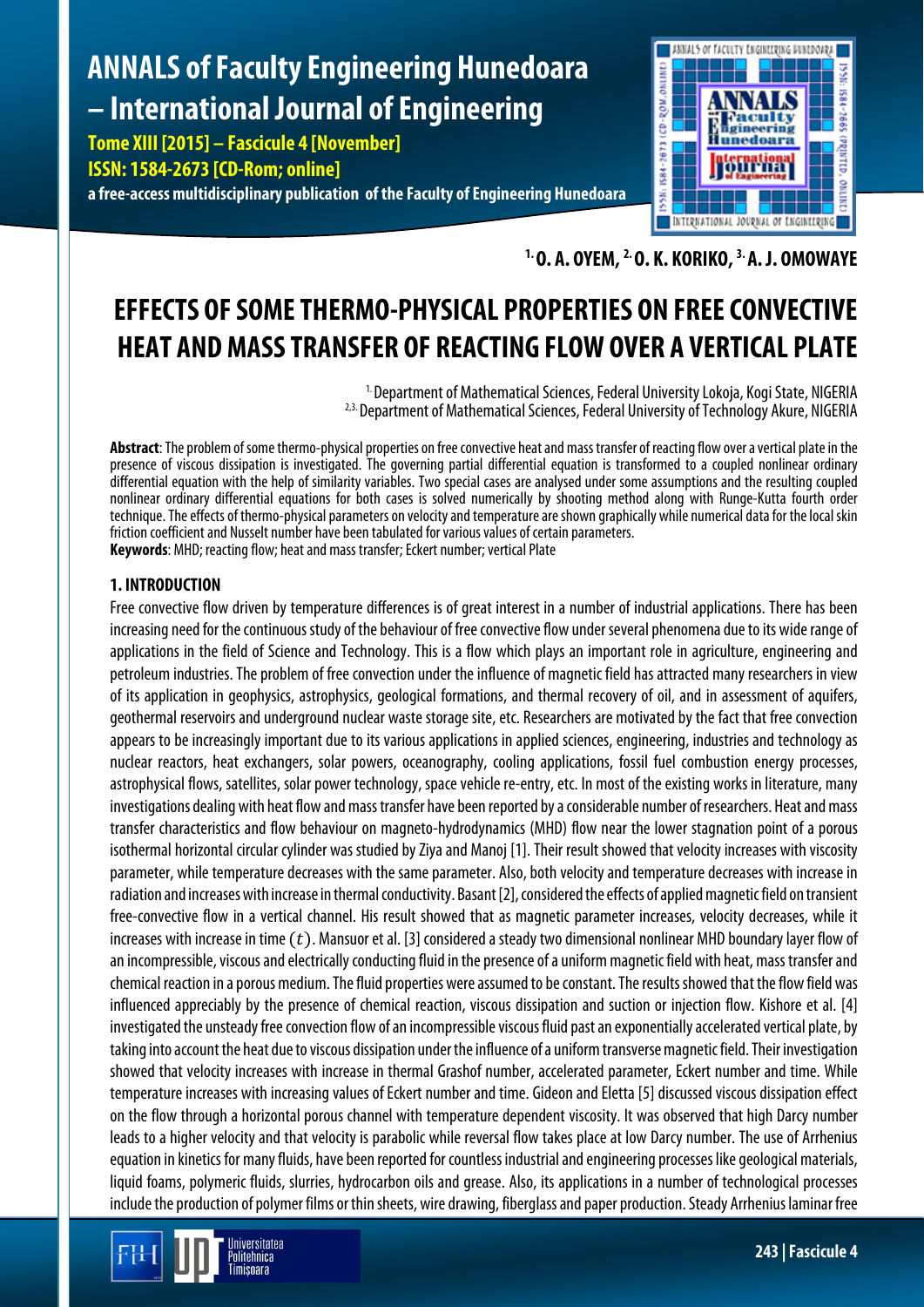convective MHD flow and heat transfer past a vertical stretching sheet with viscous dissipation was studied by Omowaye and Koriko [6] and their results indicated that velocity and temperature profile increases with increase in local Grashof number and Eckert number. Omowaye and Ayeni [7], studied unsteady MHD free convection flow and heat transfer along an infinite vertical porous plate under Arrhenius kinetics. Their studied showed that velocity of the fluid decreases with the increase in Prandtl number and Hartmann number but increases with increase in Grashof number. While, temperature decreases with increase in Prandtl number.Thermal criticality for a reactive gravity driven thin film flow of a third-grade fluid with adiabatic free surface down an inclined plane was studied by Makinde [8]. His investigation revealed that an increase in the material parameter enhances the thermal stability of the liquid and his series summation procedure can be used as an effective tool to investigate several other parameter-dependent nonlinear boundary-value problems in science and engineering. Galwey and Brown [9] studied the application of the Arrhenius equation to the kinetics of solid state reactions. Galwey [10] further looked into a general and critical analysis of theories used to interpret those thermochemical rate measurements that are directed towards investigations of the mechanism of chemical changes that result from the heating of initially solid reactants. Analytical solutions for the problem of heat and mass transfer by steady flow of an electrically conducting and heat generating/absorbing fluid on a uniformly moving vertical permeable surface in the presence of a magnetic field of first order chemical reaction was studied by Chamkha [11]. His result showed that fluid velocity decreased as Prandtl number, the Schmidt number and the strength of the magnetic field was increased but increased as thermal and concentration buoyancy effects were increased.

Takhar et al. [12] studied the effect of thermophysical quantities on the natural convection flow of gases over a vertical cone and effects of some thermo-physical properties on force convective stagnation point on a stretching sheet with convective boundary conditions in the presence of thermal radiation and magnetic field.Khaleque and Samad [13] studied the effects of radiation, heat generation and viscous dissipation on MHD free convection flow along a stretching sheet. Mohyud-Din et al. [14] investigated modified Variational Iteration Method (MVIM) for free-convective boundary-layer equation using Padé approximation. In the literature, the problem of variable thermal conductivity, magnetic field effect and the reacting fluid flow with laminar freeconvection flow over a vertical plate has not been adequately dealt with to our best of knowledge. Hence, the need to study the effects of the physical features for the free convective flow problem and give the numerical solution of the problem, which allows us to critically analyse the physical features of our problem to providing better and efficient results in the model.

#### **2. GOVERNING EQUATIONS**

Consider a steady two-dimensional laminar free convective flow of a viscous, incompressible fluid over a vertical plate with variable thermal conductivity and magnetic field effects. The  $x$ -axis is taken along the vertical plate in the upward direction and the  $y$ -axis



is normal to the plate. The schematic representation of the problem under consideration is shown in figure 1. The fluid is reacting and a uniform magnetic field is applied normal to the flow field. Under the Boussinesq's approximation [14], the modified partial differential governing mass, momentum and energy equation is given as follows:

$$
\frac{\partial u}{\partial x} + \frac{\partial v}{\partial y} = 0\tag{1}
$$

$$
u\frac{\partial u}{\partial x} + v\frac{\partial u}{\partial y} = v\frac{\partial^2 u}{\partial y^2} + g\beta(T - T_{\infty}) - \frac{\sigma\beta_0^2 u}{\rho}
$$
 (2)

**Figure 1:**Schematic

$$
u\frac{\partial T}{\partial x} + v\frac{\partial T}{\partial y} = \frac{1}{\rho c_p} \frac{\partial}{\partial y} \left( \kappa(T) \frac{\partial T}{\partial y} \right) + \frac{AQ \exp^{-\frac{E}{RT}}}{\rho c_p} + \frac{\mu}{\rho C_p} \left( \frac{\partial u}{\partial y} \right)^2 \tag{3}
$$

representation of the problem

where  $u$ ,  $v$  are the velocity components in  $x$ ,  $y$  directions respectively,  $\rho$  is density of the fluid,  $c_p$  is the specific heat capacity at constant pressure, v is the kinematic viscosity, q is the acceleration due to gravity,  $\sigma$  is electrical conductivity, T is temperature of the fluid,  $\beta$  and  $\beta_0$  are coefficient of volumetric expansion and magnetic field intensity,  $\kappa(T)$  is variable thermal conductivity of the fluid, A is the pre-exponential (frequency) factor, Q is heat release, E is the activation energy, R is the universal gas constant and  $\mu$  is the fluid viscosity coefficient. The boundary conditions for the velocity and temperature fields are:

$$
u = 0 \t v = 0 \t T = T_w \t at \t y = 0 \t (4)
$$

$$
u \to 0 \qquad T \to T_{\infty} \qquad as \qquad y \to \infty \tag{5}
$$

where  $T_w$  is the wall dimensional temperature and  $T_{\infty}$  is free stream dimensional temperature. Introducing the stream function  $\psi(x, y)$ , equation (1) is satisfied. Equations (2) and (3) with boundary conditions (4) and (5) reduces to

$$
\frac{\partial \psi}{\partial y} \frac{\partial}{\partial x} \left( \frac{\partial \psi}{\partial y} \right) - \frac{\partial \psi}{\partial x} \left( \frac{\partial^2 \psi}{\partial y^2} \right) = v \left( \frac{\partial^3 \psi}{\partial y^3} \right) + g \beta (T - T_w) - \frac{\sigma \beta_0^2}{\rho} \left( \frac{\partial \psi}{\partial y} \right)
$$
(6)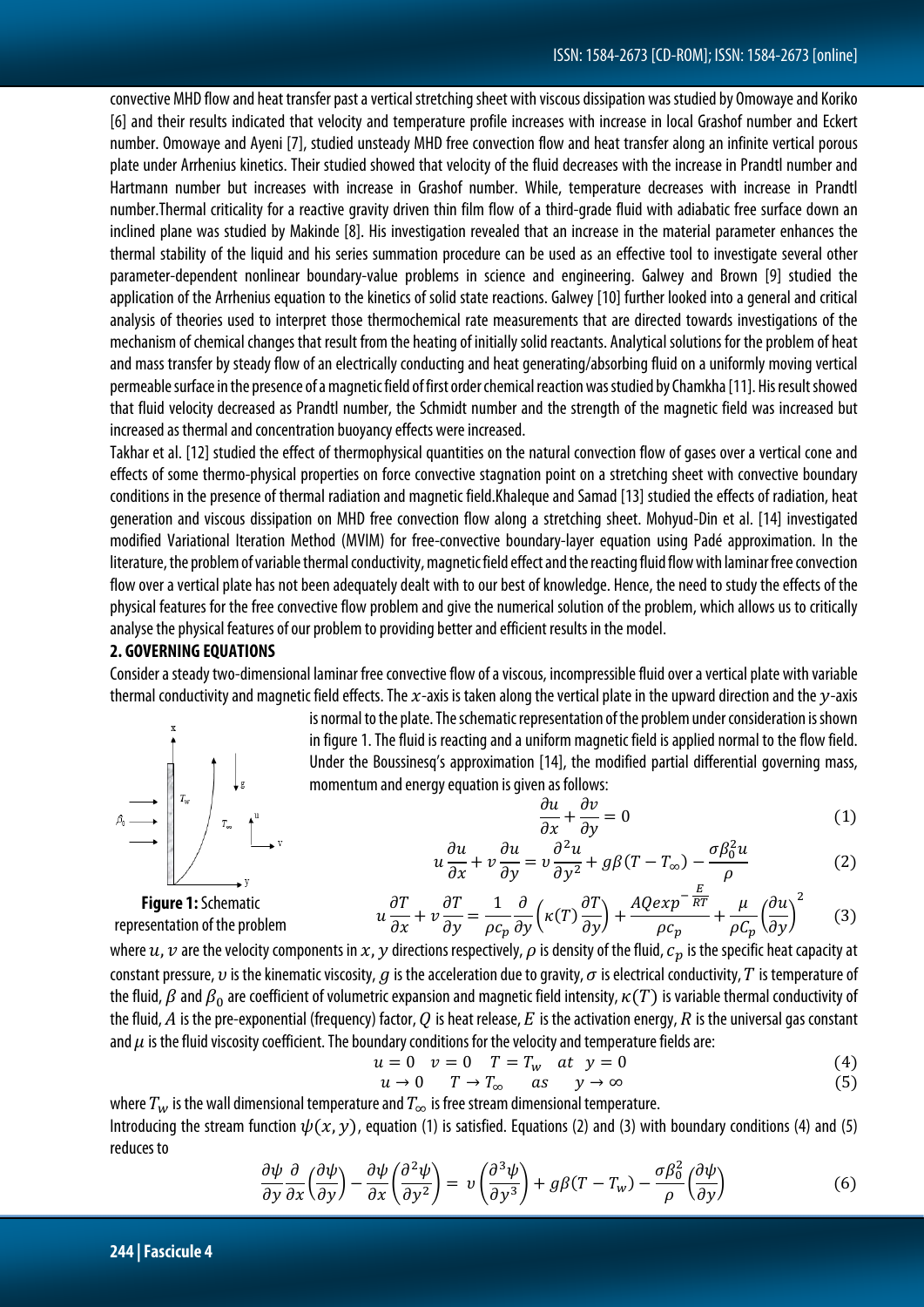ANNALS of Faculty Engineering Hunedoara – International Journal of Engineering

$$
\frac{\partial \psi}{\partial y} \frac{\partial T}{\partial x} - \frac{\partial \psi}{\partial x} \frac{\partial T}{\partial y} = \frac{1}{\rho c_p} \frac{\partial \kappa(T)}{\partial T} \left(\frac{\partial T}{\partial y}\right)^2 + \frac{\kappa(T)}{\rho c_p} \frac{\partial^2 T}{\partial y^2} + \frac{AQ \exp^{-\frac{E}{RT}}}{\rho c_p} + \frac{\mu}{\rho C_p} \left(\frac{\partial}{\partial y} \frac{\partial \psi}{\partial y}\right)^2 \tag{7}
$$

$$
\frac{\partial \psi}{\partial y} = 0 \quad -\frac{\partial \psi}{\partial x} = 0 \quad T = T_w \quad at \quad y = 0
$$
  

$$
\frac{\partial \psi}{\partial y} = 0 \quad T \to T_{\infty} \quad as \quad y \to \infty
$$
 (8)

In this research, the fluid thermal conductivity  $\kappa$  is assumed to vary as a linear function of temperature is assumed. Variation of the normalized thermal conductivity is written in the form (Elbashbeshy and Ibrahim [15], Seddeek and Abdelmeguid [16]) as:

$$
\kappa(T) = \kappa^* [1 + \gamma \theta] \tag{9}
$$

where  $\kappa^*$  is the ambient fluid thermal conductivity and  $\gamma$  is a constant depending on the nature of the fluid. In order to resolve the governing partial differential equations (6) and (7) along with the boundary conditions (8), the following dimensionless quantities are introduced

$$
\eta = y \sqrt{\frac{U_0}{2\nu x}} \; ; \; f'(\eta) = \frac{u}{U_0} \; ; \; \theta(\eta) = \frac{T - T_{\infty}}{T_w - T_{\infty}} \; ; \; \psi = \sqrt{2xvU_0} \; f(\eta) \tag{10}
$$

using (10), equations (6) and (7) subject to the boundary conditions (8) reduces to

$$
\frac{\eta}{y}\sqrt{2xvU_0}f'(\eta)\left(-\frac{\eta^2}{2y}\sqrt{\frac{2vU_0}{x}}f''(\eta)\right)-\left(-\frac{1}{2}\sqrt{\frac{2vU_0}{x}}(\eta f'-f)\right)\left(\frac{\eta^2}{y^2}\sqrt{2xvU_0}f''(\eta)\right) \n= v\left(\frac{\eta^3}{y^3}\sqrt{2xvU_0}f'''(\eta)\right)-\frac{\sigma\beta_0^2}{\rho}\left(\frac{\eta}{y}\sqrt{2xvU_0}\right)f'(\eta) + g\beta(T_w - T_\infty)\theta(\eta) \tag{11}
$$
\n
$$
-\frac{\eta^2}{2y}\sqrt{\frac{2vU_0}{x}}f'(\eta)\theta'(\eta) - \left(-\frac{\eta^2}{2y}\sqrt{\frac{2vU_0}{x}}f'(\eta)\theta'(\eta) + \frac{\eta}{2y}\sqrt{\frac{2vU_0}{x}}f(\eta)\theta'(\eta)\right) \n= \frac{\gamma\kappa^*}{\rho c_p}\left(\frac{\eta^2}{y^2}\theta'^2(\eta)\right) + \frac{\kappa^*[1+\gamma\theta]}{\rho c_p}\left(\frac{\eta^2}{y^2}\theta''(\eta)\right) + \frac{AQexp^{-\frac{E}{RT\infty}}}{\rho c_p(T_w - T_\infty)}exp(\frac{\theta}{\varepsilon\theta+1}) \n+ \frac{\mu}{\rho C_p}\left(\frac{U_0^3}{2xv(T_w - T_\infty)}\right)(f''(\eta))^2 \tag{12}
$$

on simplification of equations (11) and (12), the dimensionless governing equations for momentum, energy and their boundary conditions are obtained. Hence, the coupled nonlinear ordinary differential equations:

$$
f''' + ff'' + Gr\theta - Mf' = 0 \tag{13}
$$

$$
[1 + \gamma \theta]\theta'' + \gamma \theta'^2 + Prf\theta' + \delta exp(\frac{\theta}{\varepsilon \theta + 1}) + PrEcf''^2 = 0
$$
 (14)

The corresponding boundary conditions are

$$
f = 0, \t f' = 0, \t \theta = 1 \t at \t \eta = 0f' = 0, \t \theta = 0 \t as \t \eta \to \infty
$$
\n(15)

where prime denotes the differentiation with respect to  $\eta$ ,  $f$  is the dimensionless velocity and  $\theta$  the dimensionless temperature,  $\gamma=\delta(T_{w}-T_{\infty})$  is the thermal conductivity variation parameter of the flow,  $\;Gr=\frac{2xg\beta(T_{w}-T_{\infty})}{U_{0}^{2}}$  is the local Grashof number,  $Pr = \frac{v}{\alpha}$  is the Prandtl number,  $\varepsilon = \frac{RT_{\infty}}{E}$  is the activation energy parameter,  $\delta = \frac{v}{\alpha}$  $\frac{2xAQexp^{-\frac{E}{RT_{\infty}}}}{\rho C_p U_0(T_w-T_{\infty})}$  is the modified Frank-Kamenetskii parameter,  $Ec = \frac{U_0^2}{C_0(T_{\text{max}})}$  $\frac{U_0^2}{C_p(T_W-T_\infty)}$  is the Eckert number and  $M=\frac{2x\sigma\beta_0^2}{\rho U_0}$  $\overline{\rho U_0}$ is the local magnetic field parameter of the flow. The physical quantities of principal interest are the skin friction coefficient  $C_f$  and Nusselt number  $Nu$  given as:

$$
\left(\frac{y}{\eta}\right) \frac{\rho U_0}{2\mu} C_f = f''(\eta); \quad \frac{q_w y}{\kappa(T)(T_w - T_\infty)\eta} = -\theta'(\eta)
$$

### **3. SPECIAL FORMS OF THE GOVERNING EQUATION**

Special forms of some of the governing equations areinvestigated when dealing with certain types of fluid flow. **3.1. Case I**

In this case, the following assumptions are introduced into the dimensionless governing equations (13) and (14):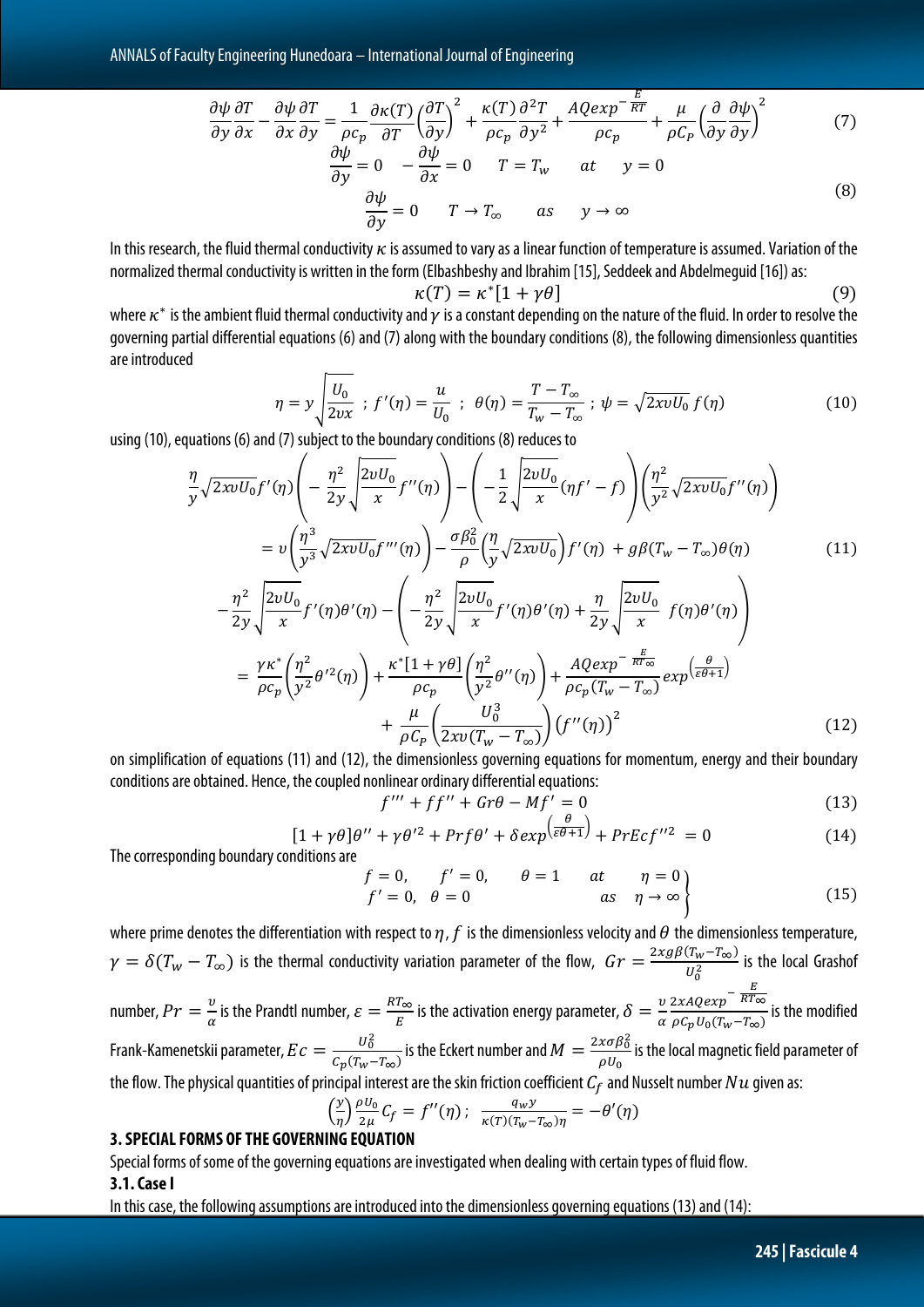#### (i)  $\delta \neq 0$  and (ii)  $Ec = 0$

The governing equations become

$$
f''' + ff'' + Gr\theta - Mf' = 0 \tag{16}
$$

$$
[1 + \gamma \theta]\theta'' + \gamma \theta'^2 + Prf\theta' + \delta exp(\frac{\theta}{\varepsilon \theta + 1}) = 0
$$
 (17)

the corresponding boundary conditions (15).

#### **3.1.1. Numerical Computation**

In this section, the set of equations (16) and (17) under the boundary conditions (15) are solved numerically by applying the Runge-Kutta fourth order scheme along with shooting method.

Let  $f = y_1$ ,  $f' = y_2$ ,  $f'' = y_3$ ,  $\theta = y_4$ ,  $\theta' = y_5$ . Hence, equations (16) and (17) are transformed into a system of first order differential equations as follows:

$$
y'_{1} = y_{2};
$$
  
\n
$$
y'_{2} = y_{3}
$$
  
\n
$$
y'_{3} = -y_{1}y_{3} - Gry_{4} + My_{2}
$$
  
\n
$$
y'_{4} = y_{5}
$$
  
\n
$$
y'_{5} = \frac{1}{1 + \gamma \theta} \left( -Pry_{1}y_{5} - \gamma y_{5}^{2} - \delta exp(\frac{y_{4}}{\epsilon y_{4} + 1}) \right)
$$
\n(18)

subject to the following initial conditions:

$$
y_1(0) = 0, y_2(0) = 0, y_3(0) = s_1, y_4(0) = 1, y_5(0) = s_2
$$
\n(19)

The unspecified initial conditions  $s_1$  and  $s_2$  are guessed.Numerical computation on the behaviour of the physical parameters  $Gr, Pr, M$ ,  $\varepsilon$  and  $\delta$  are calculated including the skin-friction  $f''(0)$  and the Nusselt number  $-\theta'(0)$ .

#### **3.1.2. Discussion of Results**

The problem of magnetic field and variable thermal conductivity on laminar free convective heat flow and mass transfer over a reacting vertical plate is considered. The governing parameters are the local Grashof number  $Gr$ , Prandtl number  $Pr$ , activation energy  $\varepsilon$ , magnetic field parameter  $M$ , modified Frank-Kamenetskii parameter  $\delta$  and thermal conductivity variation parameter  $\gamma$ . To illustrate the behaviour of these physical quantities on the velocity and temperature profile, numerical

 $\mathcal{Y}$ 

| <b>Table 1:</b> Numerical values of $f''(0)$ and $\theta'(0)$ for various values |  |  |  |  |  |  |
|----------------------------------------------------------------------------------|--|--|--|--|--|--|
| of the governing parameters                                                      |  |  |  |  |  |  |

| .<br>, r |      |               |     |     |          |        |               |
|----------|------|---------------|-----|-----|----------|--------|---------------|
| γ        | Pr   | $\mathbb{G}r$ | M   | ε   | $\delta$ | f''(0) | $-\theta'(0)$ |
| $0.5\,$  | 0.72 |               | 1.5 | 0.1 | 0.01     | 0.6700 | 0.2149        |
| 2.0      | 0.72 |               | 1.5 | 0.1 | 0.01     | 0.7078 | 0.1547        |
| $0.5\,$  | 4    |               | 1.5 | 0.1 | 0.01     | 0.5740 | 0.3649        |
| 0.5      | 0.72 |               | 1.5 | 0.1 | 0.01     | 3.6731 | 0.4502        |
| 0.5      | 0.72 |               | 2.5 | 0.1 | 0.01     | 0.5588 | 0.1807        |
| $0.5\,$  | 0.72 |               | 1.5 | 1.5 | 0.01     | 0.6682 | 0.2201        |
| 0.5      | 0.72 |               | 1.5 | 0.1 | 0.08     | 0.7709 | 0.0147        |

values were computed with respect to the variations in the governing parameters and the analysis are presented graphically. From table 1, the numerical values of  $f''(0)$  and  $\theta'(0)$  for different values of dimensionless parameters  $Pr$ ,  $Gr$ ,  $M$ ,  $\varepsilon$ ,  $\gamma$  and  $\delta$ indicates that skin friction coefficient  $f''(0)$  increases with increasing values in  $\gamma$ ,  $Gr$  and  $\delta$  but decreases with increasing values in  $Pr$ , M and  $\varepsilon$ . More so, the Nusselt number coefficient  $-\theta'(0)$  decreases as  $Pr$ ,  $\varepsilon$  and  $Gr$  increases but increases with increasing values in M,  $\gamma$  and  $\delta$ . The parameters of the flow  $\gamma$ ,  $Pr$ , M and  $Gr$  can be taken as follows (Loganathan et al. [17], Elbashbeshy [18], Reddy and Reddy [19], Kishore et al. [4]):  $0.7 \leq Pr < 7.0$ ,  $0.5 \leq \gamma < 6$ ,  $0.5 < M \leq 2.5$ ,  $1 \leq$  $Gr < 7$ .

The effect of magnetic field parameter M on the velocity  $f'$  and temperature  $\theta$  of the flow with variable magnetic field parameter  $M(1, 1.5, 2, 2.5)$ ,  $Gr = 1$ ,  $Pr = 0.72$ ,  $\varepsilon = 0.1$ ,  $\gamma = 0.5$  and  $\delta = 0.01$  is illustrated in figures 2 – 3. From figure 2, it is observed that velocity decreases as the magnetic parameter increases, but in figure 3, temperature  $\theta$  increases as  $M$  increases in the vicinity of the plate.

The effect of variable Grashof number Gr for heat transfer on the velocity of the flow with  $Gr(1, 3, 5, 7)$ ,  $M = 1.5$ ,  $Pr =$ 0.72,  $\varepsilon = 0.1$ ,  $\gamma = 0.5$  and  $\delta = 0.01$  is presented in figure 4. It is observed that velocity initially increases along y away from the plate with increasing values of  $Gr$  and later decreases towards the plate but gradually increases afterwards towards the free stream. Figure 5 show the effect of  $Gr$  for heat transfer on the temperature profile. It shows that  $\theta$  decreases towards the plate with increasing values of Grashof number.

The effect of Prandtl is important in velocity and temperature profile. Figures 6 and 7 depict the effect of Prandtl number  $Pr$  on velocity and temperature profiles respectively. It is observed that velocity and temperature decreases with increasing values in  $Pr$ for  $Pr(0.72, 2, 4)$ ,  $M = 1.5$ ,  $Gr = 1$ ,  $\varepsilon = 0.1$ ,  $\gamma = 0.5$  and  $\delta = 0.01$ .

Figure 8 shows the velocity distribution for different values of activation energy  $\varepsilon$ . It is observed that velocity and temperature decreases with increasing values of activation energy  $\varepsilon$  as shown in figure 9.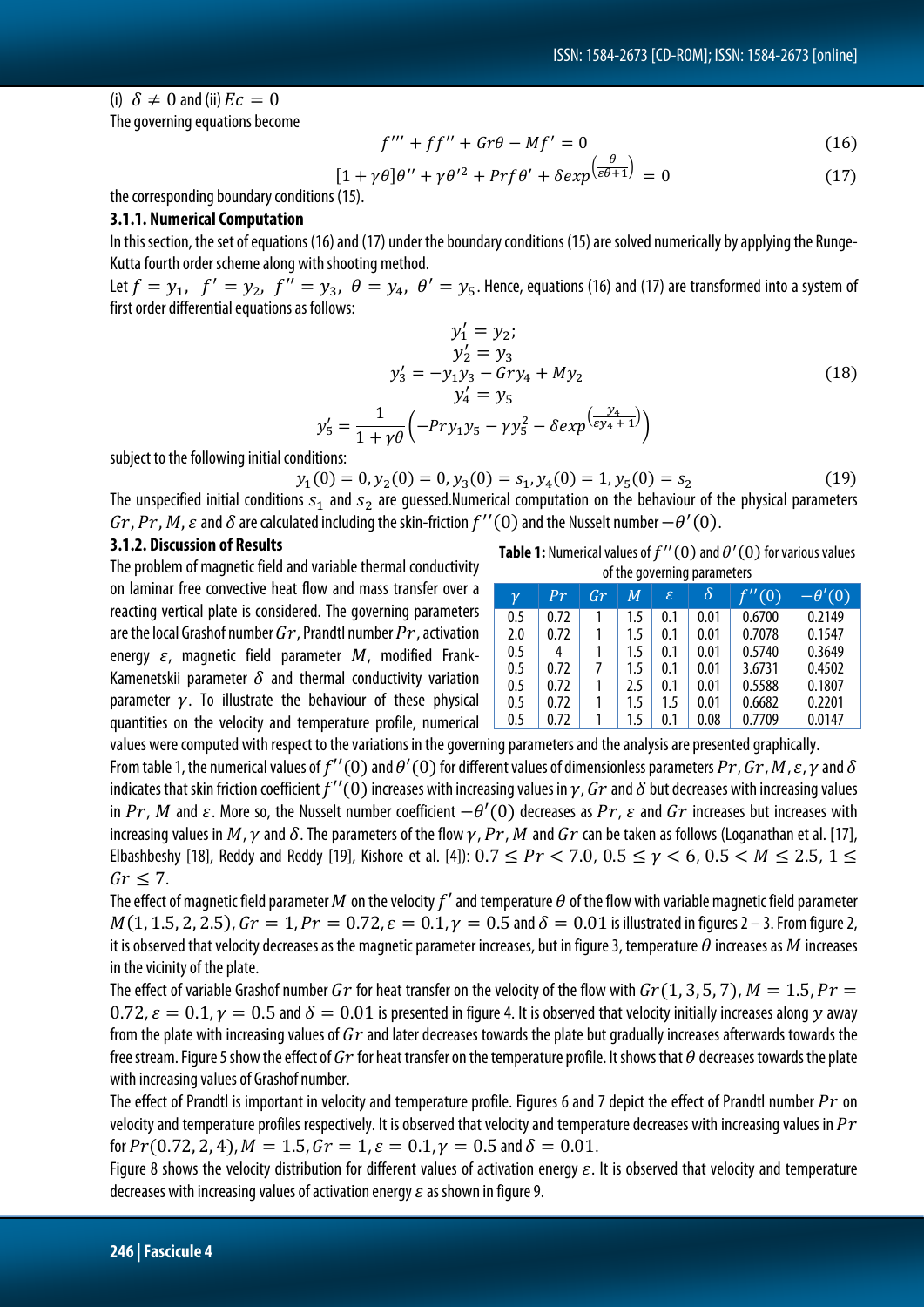

against  $\eta$ 

**247 | Fascicule 4**

 $= 0.5$ ,<br>γ=1.0

 $v=1.5$ 

.<br>γ=2.0

Ŧο

 $Gr =$ 

 $Gr=3$ 

10

 $10$ 

 $10$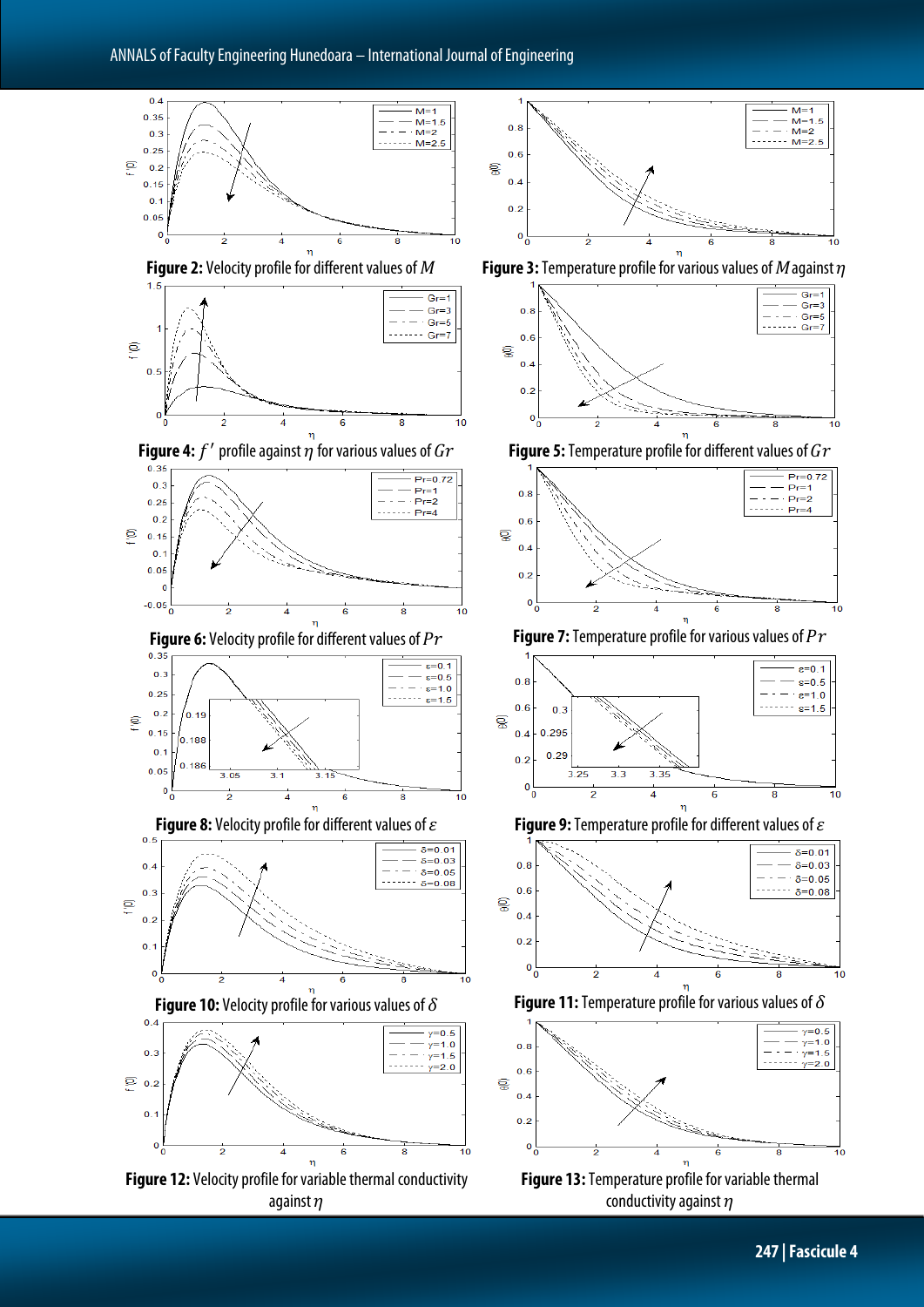The effect of velocity and temperature profile for different values of modified Frank Kamenetskii parameter is shown in figures 10 and 11. It is observed that velocity and temperature profiles increases with increasing values of modified Frank Kamenetskii parameter  $\delta$ . From the diagram, the rate of increase is spontaneous as it provides a convenient comparative measure of reactivity an of the temperature coefficient of reaction rate.

The velocity and rate of heat transfer of temperature for thermal conductivity variation parameter over the vertical plate isdisplayed in figures 12 and 13 respectively. From figure 12, it is observed that with increasing values in  $\gamma$  parameter, the velocity profile increases away from the plate towards the free stream values. Likewise, as the variable thermal conductivity increases, temperature also increases with a decreasing boundary layer towards the free stream values as shown in figure 13.

#### **3.2. Case II**

For this case, we define some parameters in the dimensionless equations (13) and (14) by the following expressions

#### (i)  $\delta = 0$  and (ii)  $Ec \neq 0$

The governing equations become

$$
f''' + ff'' + Gr\theta - Mf' = 0
$$
\n(20)

$$
[1 + \gamma \theta]\theta'' + \gamma \theta'^2 + Prf\theta' + PrEcf''^2 = 0 \tag{21}
$$

subject to the boundary conditions (15).

#### **3.2.1. Numerical Computation**

Here, the same numerical approach in Case I is applied to equations (20) and (21) under the boundary conditions (15). Let  $f = y_1$ ,  $f' = y_2$ ,  $f'' = y_3$ ,  $\theta = y_4$ ,  $\theta' = y_5$ . The governing equations are transformed into a system of first order differential equations as follows:

$$
y'_{1} = y_{2}
$$
  
\n
$$
y'_{2} = y_{3}
$$
  
\n
$$
y'_{3} = -y_{1}y_{3} - Gry_{4} + My_{2}
$$
  
\n
$$
y'_{4} = y_{5}
$$
  
\n
$$
y'_{5} = \frac{1}{1 + \gamma \theta} \left( -Pry_{1}y_{5} - \gamma y_{5}^{2} - PrEcy_{3}^{2} \right)
$$
\n(22)

subject to the following initial conditions:

$$
y_1(0) = 0, y_2(0) = 0, y_3(0) = s_1, y_4(0) = 1, y_5(0) = s_2
$$
\n(23)

#### **3.2.2. Discussion of Result**

For the purpose of discussing the effects of various parameters on the flow profiles and the temperature distribution within the boundary layer, analysis has been carried out for various values of  $Pr$ ,  $Gr$ ,  $M$ ,  $\gamma$  and  $Ec$ . The values for the parameters are taken from Loganathan et al. [17], Elbashbeshy [18], Reddy and Reddy [19], Kishore et al. [4] respectively. The numerical results for the prescribed parameters  $\gamma$ ,  $Gr$ ,  $M$ ,  $Pr$  and  $Ec$  is presented in figures 14 – 23.

Numerical values for heat transfer rate and skin friction are presented in tables 2 and 3.It is observed that increase in  $Ec, \gamma, Gr$  and M increases the rate of heat transfer but decreases with increasing values of  $Pr$  as shown in table 2. For table 3, the numerical values for skin friction  $(C_f)$  coefficient is presented.

The effects of the prescribed parameter on the skin friction  $(C_f)$  coefficient shows that increase in  $Pr$  and  $M$  lead to a decrease in skin friction but increases with increasing values in  $Ec$ ,  $v$  and  $Gr$ . The velocity profile for various values of Prandtl number is shown in figure 14. Also, as the velocity increases, it increases to a peak and begins to decrease exponentially to zero thereby satisfying boundary conditions. The result shows that velocity decreases with increase in

 $Pr$ . While increase in  $Gr$  leads to an increase in velocity indicating that buoyancy force assists the flow (Omowaye and Koriko [6], Chamkha [11]) as presented in figure 15. In figure 16, velocity decreases with increase in magnetic parameter thereby acting against the flow in the normal direction if applied and also, stabilizes the magnetic field. From figure 17, the result shows that as velocity increases, Eckert number increases also.

Temperature profiles for local Grashof number, Prandtl number, magnetic field parameter and Eckert number are presented in figures 18 – 21. It is reported in figure 18 and 19, that temperature ( $\theta$ ) decreases with increase in Pr and Gr. Figure 20 and 21, shows that increase in the magnetic parameter and Ecker number lead to increase in temperature  $(\theta)$  profile and it shows that  $Ec$  has

**Table 2:** Numerical values for heat transfer rate  $\theta'(\eta)$ 

| $\mathcal V$ | Pr   | Gr | М   | $E\epsilon$ | $\theta'(\eta)$ |
|--------------|------|----|-----|-------------|-----------------|
| 0.5          | 0.72 |    | 1.5 |             | $-0.1806$       |
| 2.0          | 0.72 |    | 1.5 |             | $-0.1328$       |
| 0.5          | 7.0  |    | 1.5 |             | $-0.3083$       |
| 0.5          | 0.72 |    | 1.5 |             | 0.0774          |
| 0.5          | 0.72 |    | 2.5 |             | $-0.1735$       |
| 0.5          | 0.72 |    | 1.5 |             | $-0.0450$       |

**Table 3:**The rate of shear stress in terms

of skin friction  $(C_{\epsilon})$ 

| .<br>$\sim$ |      |               |     |    |        |  |
|-------------|------|---------------|-----|----|--------|--|
| ν           | Pr   | $\mathbb{G}r$ | M   | Eс | C,     |  |
| 0.5         | 0.72 |               | 1.5 |    | 0.6662 |  |
| 2.0         | 0.72 |               | 1.5 |    | 0.7058 |  |
| 0.5         |      |               | 1.5 |    | 0.5152 |  |
| 0.5         | 0.72 | 3             | 1.5 |    | 1.9140 |  |
| 0.5         | 0.72 |               | 2.5 |    | 0.5529 |  |
| 0.5         | 0.72 |               | 1.5 |    | 0.6881 |  |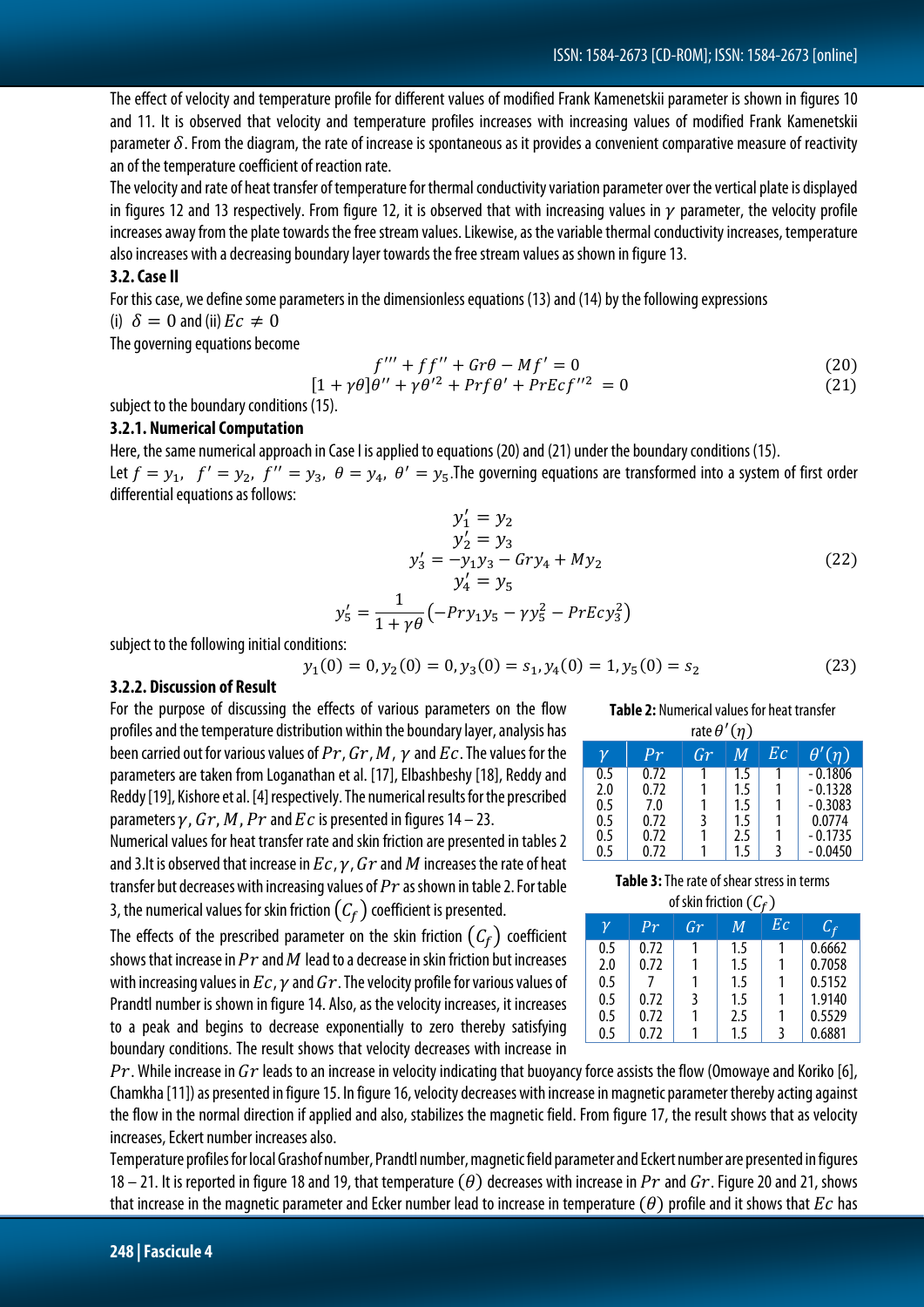significant effect on the boundary layer growth and plays an important factor for heat transfer. Hence, from figures  $14 - 21$ , temperature profile increases with increase in M and  $Ec$ , while it decreases with increase in  $Pr$  and  $Gr$ . Similarly, velocity decreases with increase in  $Pr$  while  $f'(\eta)$  increases with  $Gr$ ,  $M$  and  $Ec$  increasing also. Velocity and temperature profiles for variable thermal conductivity against  $\eta$  are shown in figures 22 and 23. It is observed that as  $\gamma$  increases in value, both velocity and temperature increases also away from the plate towards the free stream values.



## **4. CONCLUSION**

The problem on effects of some thermo-physical properties on free convective heat and mass transfer of a reacting fluid flow vertical plate is considered. The governing partial differential equations of the problem, using similarity transformations, were reduced to a

variation